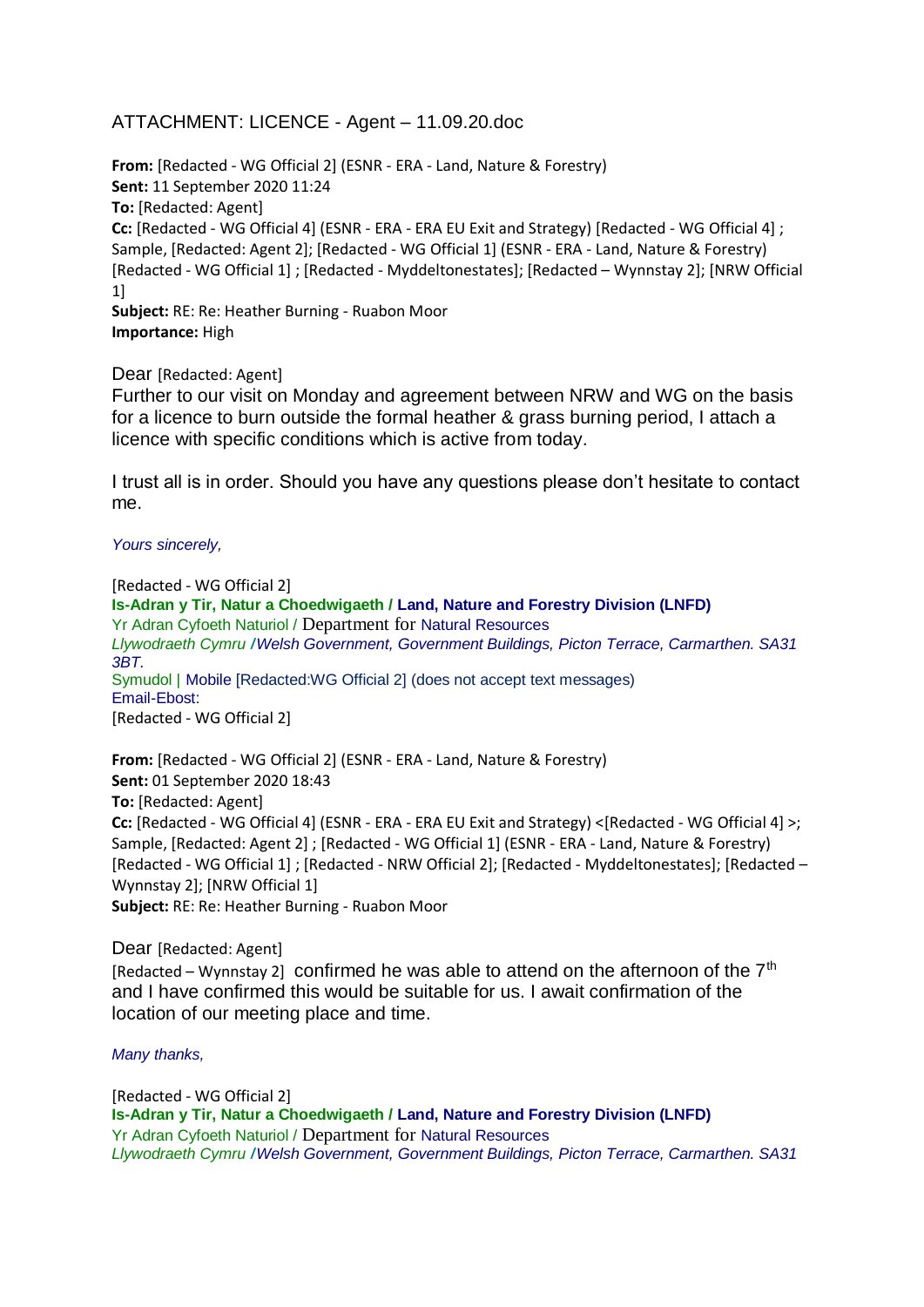*3BT.* [Redacted - WG Official 2]

Dylai unrhyw ddatganiadau neu sylwadau uchod gael eu trin fel rhai personol ac nid o reidrwydd datganiadau neu sylwadau gan Gynulliad Cenedlaethol Cymru, unrhyw ran ohono neu unrhyw gorff sy`n gysylltiedig ag ef.

Any of the statements or comments made above should be regarded as personal and not necessarily those of The National Assembly for Wales, any constituent part or connected body.

**From:** [Redacted: Agent] **Sent:** 01 September 2020 18:20 **To:** [Redacted - WG Official 2] (ESNR - ERA - Land, Nature & Forestry) [Redacted - WG Official 2] **Cc:** [Redacted - WG Official 4] (ESNR - ERA - ERA EU Exit and Strategy) <[Redacted - WG Official 4] >;, [Redacted: Agent 2]; Redacted - WG Official 1] (ESNR - ERA - Land, Nature & Forestry) [Redacted - WG Official 1] ; [Redacted - NRW Official 2]; [Redacted - Myddeltonestates]; [Redacted – Wynnstay 2] **Subject:** RE: Re: Heather Burning - Ruabon Moor

Dear [Redacted - WG Official 2],

Have you had confirmation of a meeting on the  $7<sup>th</sup>$  September or if you can inspect independently?

Regards

[Redacted: Agent]

[Redacted: Agent]

T: [Redacted: Agent] | M: [Redacted: Agent] | **[carterjonas.co.uk](https://eur01.safelinks.protection.outlook.com/?url=http%3A%2F%2Fcarterjonas.co.uk%2F&data=02%7C01%7Cgareth.davies3%40gov.wales%7C76adeddfa4e243c8989108d84e9b3ef4%7Ca2cc36c592804ae78887d06dab89216b%7C0%7C0%7C637345775992258082&sdata=kHypmL5SCPo5PwbTrPlPGd0yJjTFxQGoz8MNW85Uz2U%3D&reserved=0)** Canon Court North, Abbey Lawn, Shrewsbury, SY2 5DE

Please consider the environment. Do you really need to print this email?

**From:** [Redacted - WG Official 2] **Sent:** 25 August 2020 10:25 **To:** [Redacted: Agent] **Cc:** [Redacted - WG Official 4]; [Redacted: Agent 2] ; [Redacted - WG Official 1]; [Redacted - NRW Official 2]; [Redacted - Myddeltonestates]; [Redacted – Wynnstay 2] **Subject:** [Ext Msg] RE: Re: Heather Burning - Ruabon Moor

Thank you [Redacted: Agent].

[Redacted - Myddeltonestates] and [Redacted – Wynnstay 2] – would Monday  $7<sup>th</sup>$  be suitable please? Alternatively, if you could supply a map of the location of the intended burns we could visit and assess by ourselves independently on the 1<sup>st</sup> or 7<sup>th</sup>.

## *Thanks,*

[Redacted - WG Official 2] **Is-Adran y Tir, Natur a Choedwigaeth / Land, Nature and Forestry Division (LNFD)** Yr Adran Cyfoeth Naturiol / Department for Natural Resources *Llywodraeth Cymru* **/***Welsh Government, Government Buildings, Picton Terrace, Carmarthen. SA31*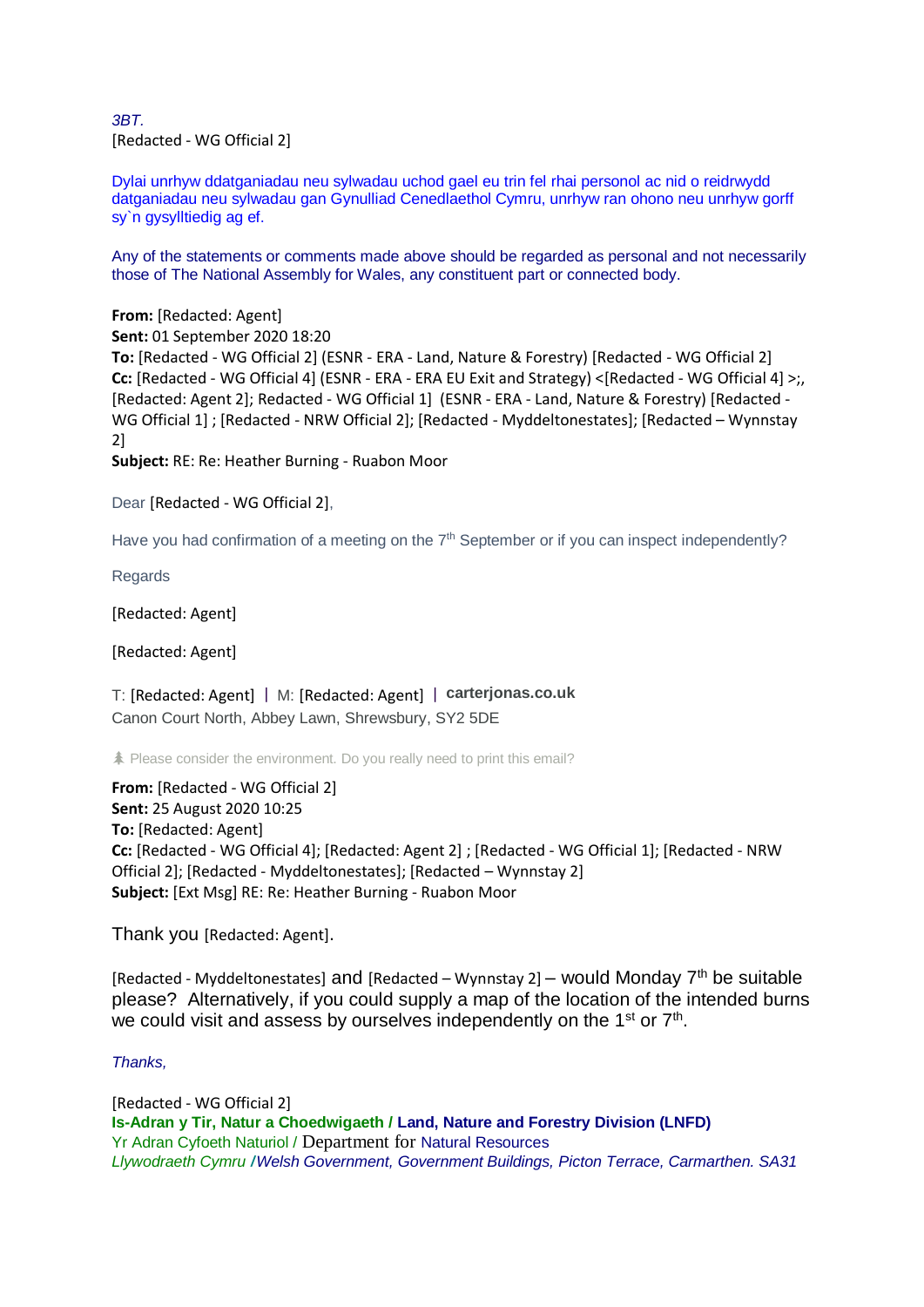*3BT.* [Redacted - WG Official 2]

Dylai unrhyw ddatganiadau neu sylwadau uchod gael eu trin fel rhai personol ac nid o reidrwydd datganiadau neu sylwadau gan Gynulliad Cenedlaethol Cymru, unrhyw ran ohono neu unrhyw gorff sy`n gysylltiedig ag ef.

Any of the statements or comments made above should be regarded as personal and not necessarily those of The National Assembly for Wales, any constituent part or connected body.

**From:** [Redacted: Agent] **Sent:** 24 August 2020 17:00 **To:** [Redacted - WG Official 2] (ESNR - ERA - Land, Nature & Forestry) [Redacted - WG Official 2] **Cc:** [Redacted - WG Official 4] (ESNR - ERA - ERA EU Exit and Strategy) <[Redacted - WG Official 4] >; Sample, [Redacted: Agent 2]; [Redacted - WG Official 1] (ESNR - ERA - Land, Nature & Forestry) [Redacted - WG Official 1] ; [Redacted - NRW Official 2]; [Redacted - Myddeltonestates]; [Redacted – Wynnstay 2] **Subject:** RE: Re: Heather Burning - Ruabon Moor

Dear [Redacted - WG Official 2],

I would ask that you meet with [Redacted - Myddeltonestates] and [Redacted – Wynnstay 2] (cc'd), but I know that  $1<sup>st</sup>$  September will not be possible – please could you suggest another date?

I am sure we have put in an application each year for the past 4-5 years, certainly last year.

**Regards** 

[Redacted: Agent]

[Redacted: Agent] Senior Surveyor

T: [Redacted: Agent] | M: [Redacted: Agent] | **[carterjonas.co.uk](https://eur01.safelinks.protection.outlook.com/?url=http%3A%2F%2Fcarterjonas.co.uk%2F&data=02%7C01%7Cgareth.davies3%40gov.wales%7C76adeddfa4e243c8989108d84e9b3ef4%7Ca2cc36c592804ae78887d06dab89216b%7C0%7C0%7C637345775992268036&sdata=AFDtEUUzBn6EtcX3CVH%2FKXnkxpgRgARuecsz6svYjGs%3D&reserved=0)** Canon Court North, Abbey Lawn, Shrewsbury, SY2 5DE

 $\hat{\omega}$  Please consider the environment. Do you really need to print this email?

**From:** [Redacted - WG Official 2] **Sent:** 24 August 2020 16:19 **To:** [Redacted: Agent] **Cc:** [Redacted - WG Official 4]; [Redacted: Agent 2] ; [Redacted - WG Official 1]; [Redacted - NRW Official 2] **Subject:** [Ext Msg] RE: Re: Heather Burning - Ruabon Moor

Good afternoon [Redacted: Agent]

I was just about to contact you to confirm that as it was 4 years since your last application for a licence that we would like to visit the site. The only suitable date for myself and [Redacted - WG Official 1] would be Tuesday 1<sup>st</sup> September. Would this be suitable please? Should we meet at the Mountain Lodge mid-morning or some other location? I have also informed [Redacted - NRW Official 2] from NRW (Cc'd) of our intention to visit and extended an invite to her too.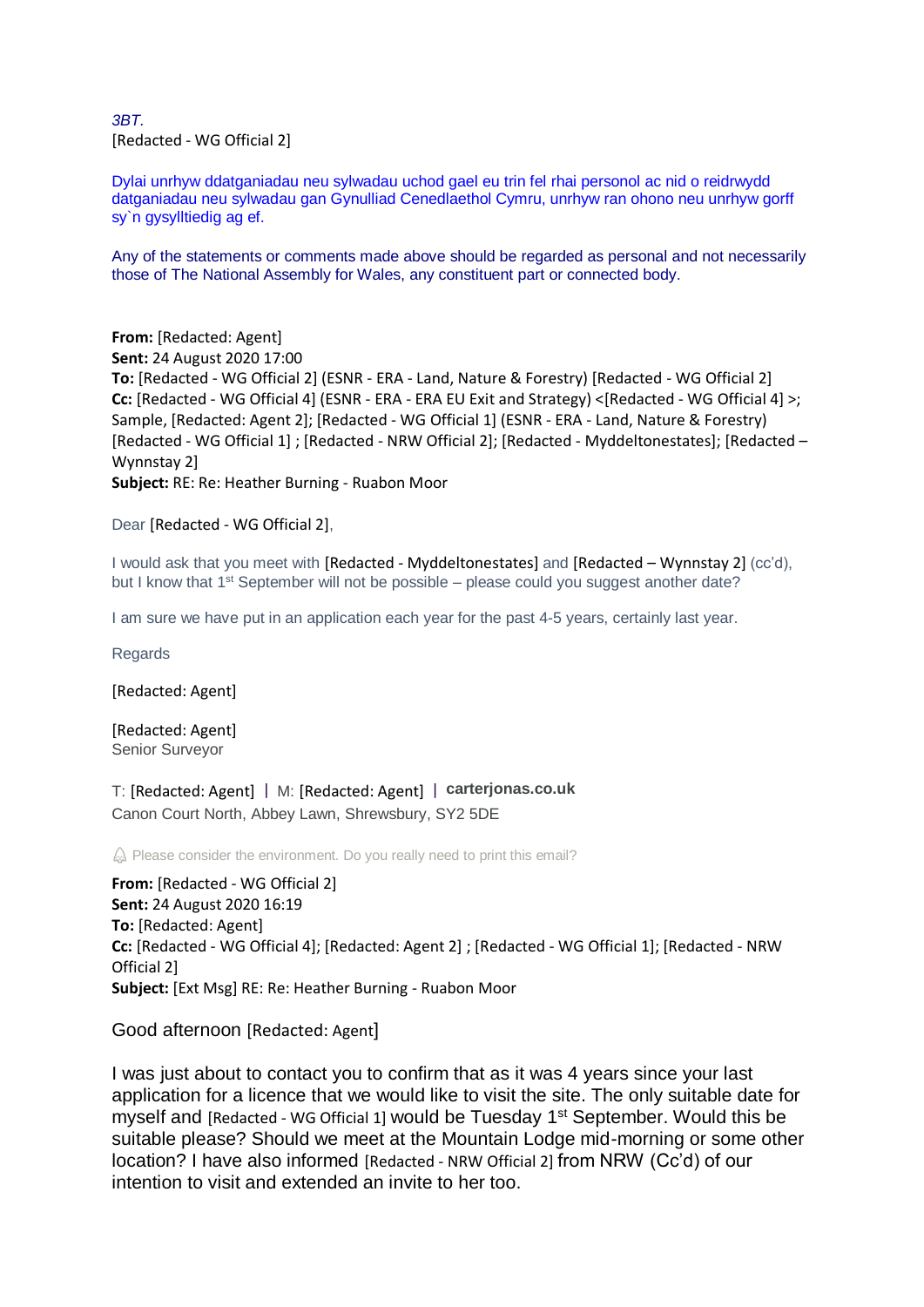Just so you are aware, given the requirements of the licensing process, and the date of the application, the earliest date that we could give consent for would be Thursday the 3rd September this being subject to our and NRW approval.

I look forward to hearing from you.

*Regards,*

[Redacted - WG Official 2] **Is-Adran y Tir, Natur a Choedwigaeth / Land, Nature and Forestry Division (LNFD)** Yr Adran Cyfoeth Naturiol / Department for Natural Resources *Llywodraeth Cymru* **/***Welsh Government, Government Buildings, Picton Terrace, Carmarthen. SA31 3BT.*

[Redacted - WG Official 2]

Dylai unrhyw ddatganiadau neu sylwadau uchod gael eu trin fel rhai personol ac nid o reidrwydd datganiadau neu sylwadau gan Gynulliad Cenedlaethol Cymru, unrhyw ran ohono neu unrhyw gorff sy`n gysylltiedig ag ef.

Any of the statements or comments made above should be regarded as personal and not necessarily those of The National Assembly for Wales, any constituent part or connected body.

**From:** [Redacted: Agent] **Sent:** 24 August 2020 15:39 **To:** [Redacted - WG Official 2] ESNR - ERA - Land, Nature & Forestry) [Redacted - WG Official 2] **Cc:** [Redacted - WG Official 4] (ESNR - ERA - ERA EU Exit and Strategy) [Redacted - WG Official 4] ; [Redacted: Agent 2] **Subject:** RE: Re: Heather Burning - Ruabon Moor

Dear [Redacted - WG Official 2],

I wonder how this application is progressing. Do you think it is likely that we will have the necessary consent by 1<sup>st</sup> September?

**Regards** 

[Redacted: Agent]

[Redacted: Agent]

T: [Redacted: Agent] | M: [Redacted: Agent] | **[carterjonas.co.uk](https://eur01.safelinks.protection.outlook.com/?url=http%3A%2F%2Fcarterjonas.co.uk%2F&data=02%7C01%7Cgareth.davies3%40gov.wales%7C76adeddfa4e243c8989108d84e9b3ef4%7Ca2cc36c592804ae78887d06dab89216b%7C0%7C0%7C637345775992268036&sdata=AFDtEUUzBn6EtcX3CVH%2FKXnkxpgRgARuecsz6svYjGs%3D&reserved=0)** Canon Court North, Abbey Lawn, Shrewsbury, SY2 5DE

 $\hat{\omega}$  Please consider the environment. Do you really need to print this email?

**From:** [Redacted - WG Official 2] **Sent:** 11 August 2020 15:48 **To:** [Redacted: Agent] **Cc:** [Redacted - WG Official 4] **Subject:** [Ext Msg] Re: Heather Burning - Ruabon Moor

Dear [Redacted: Agent]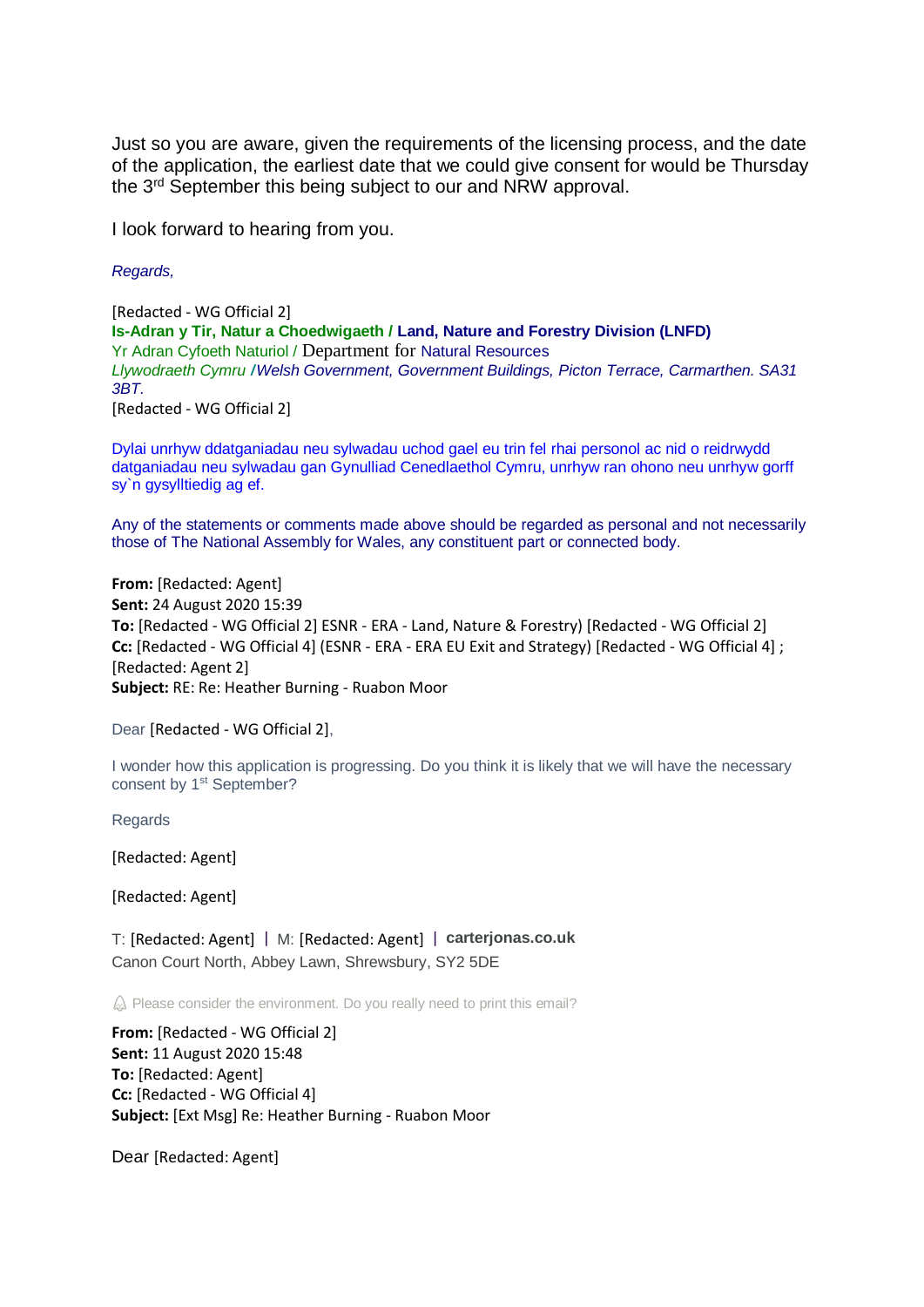To confirm that we have now received the application to burn outside the burning period on Ruabon Moor and will endeavor to respond within the 28 day period.

*Regards,*

[Redacted - WG Official 2] **Is-Adran y Tir, Natur a Choedwigaeth / Land, Nature and Forestry Division (LNFD)** Yr Adran Cyfoeth Naturiol / Department for Natural Resources *Llywodraeth Cymru* **/***Welsh Government, Government Buildings, Picton Terrace, Carmarthen. SA31 3BT.* [Redacted - WG Official 2]

**From:** [Redacted: Agent] **Sent:** 06 August 2020 12:00 **To:** [Redacted - WG Official 5] (ESNR-OCVO) [Redacted - WG Official 5] **Subject:** Heather Burning - Ruabon Moor

Dear [Redacted: WG Official 5],

Please find attached an application to burn on Ruabon Moor during September 2020.

Apologies I do not have access to a printer at the moment (still working from home).

Kind Regards

[Redacted: Agent]

[Redacted: Agent] Senior Surveyor

## Carter Jonas

T: [Redacted: Agent] | M: [Redacted: Agent] | **[carterjonas.co.uk](https://eur01.safelinks.protection.outlook.com/?url=http%3A%2F%2Fcarterjonas.co.uk%2F&data=02%7C01%7Cgareth.davies3%40gov.wales%7C76adeddfa4e243c8989108d84e9b3ef4%7Ca2cc36c592804ae78887d06dab89216b%7C0%7C0%7C637345775992277994&sdata=lACWx7F4d7jMmkfMQJnHhR6C%2BZC1%2B23Ylnjnj2VXBvk%3D&reserved=0)**

At Carter Jonas the health, wellbeing and safety of our people as well as our clients a and we are doing all we can to minimise the risks from Coronavirus (COVID-19). Click measures we have put in place to mitigate the risk, together with the practical guidan



 $\hat{\omega}$  Please consider the environment. Do you really need to print this email? **From:** [Redacted: Agent] **Sent:** 06 August 2020 11:54